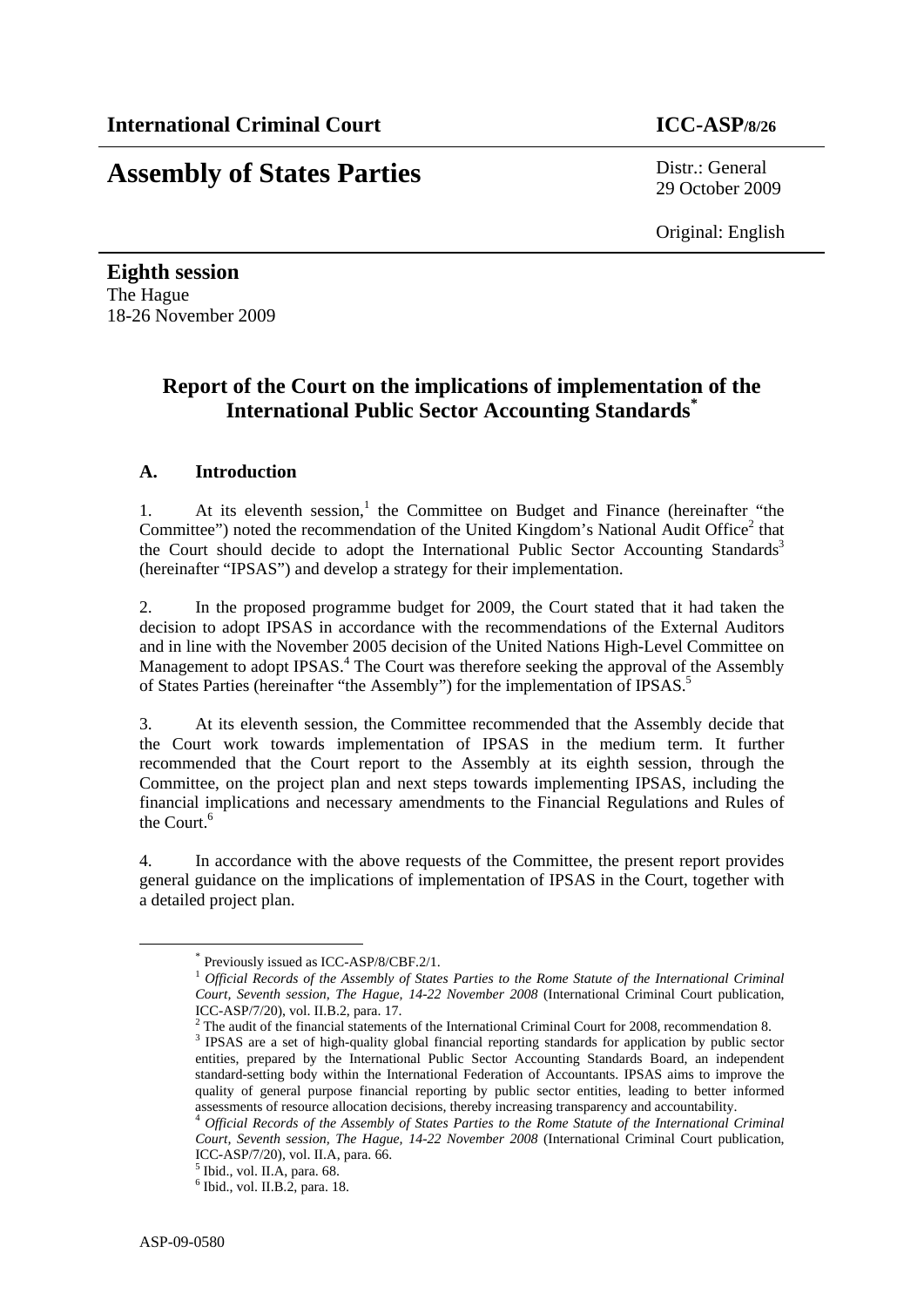# **B. Implications**

5. The preparation of financial statements can be underlain by the cash basis of accounting or by the accrual basis. The most significant difference between the two accounting systems relates to the time when transactions are recorded. Under a cash accounting system, revenue is not recorded until it is actually received, whereas under an accrual system, revenue is recorded when it is earned, even if it is not received until some future date. Likewise, under a cash system, expenses are not recorded until they are actually paid. In contrast, under the accrual system, expenses are recorded when they are incurred, even if they are not actually paid until a future date. Adoption of IPSAS at the Court will require a change from a cash-based system of accounting to full accrual accounting.

6. Overall, the impact on the Court of IPSAS implementation falls into five categories: the impact on accounting and financial reporting; the impact on budgeting; the impact on IT systems; the financial impact; and the impact on the Financial Regulations and Rules of the Court (hereinafter "FRR").<sup>7</sup>

# *Impact on accounting and financial reporting*

7. Expenses that are currently recorded in the period in which they are paid out will be recorded in the period in which they are incurred, while revenue that is currently recorded in the period in which it is received will be recorded in the period in which it is earned.

8. Liabilities for employee benefit obligations such as annual leave, vacation accruals, repatriation grants or termination liabilities will have to be fully recorded in the financial statements. Treating these liabilities on an accrual basis would allow the expenses of the Court to be allocated transparently over time.

9. Capital assets such as vehicles, furniture and equipment will be required to be recognized and depreciated in the financial statements. Depreciation expenses for capital assets will spread the acquisition cost of the asset over its useful working life across several years, rather than entering the full cost as an expense in the year of acquisition.

# *Impact on budgeting*

10. IPSAS will require a full statement on budget performance and a reconciliation between the actual expenses in financial reporting and the budget. This may impact the basis of budgeting. The budget process would have to be reviewed to either adopt full accrual budgeting or continue with current budget practices, but with a reconciliation between the actual expenses in financial reporting and the budget. In addition, the Court may have to prepare two budgets i.e. a capital budget for fixed assets and an operating budget for normal operations.

#### *Impact on IT systems*

11. Changes will be required to be made to the IT systems in order that they can support IPSAS accounting requirements. In particular, the requirements to recognize and depreciate capital assets and to recognize expenses in the period in which they are incurred can be expected to require IT developments.

 <sup>7</sup> *Official Records of the Assembly of States Parties to the Rome Statute of the International Criminal Court, First session, New York, 3-10 September 2002* (United Nations publication, Sales No. E.03.V.2 and corrigendum), part II.D. Financial Regulations and Rules (as amended by resolution ICC-ASP/4/Res.10).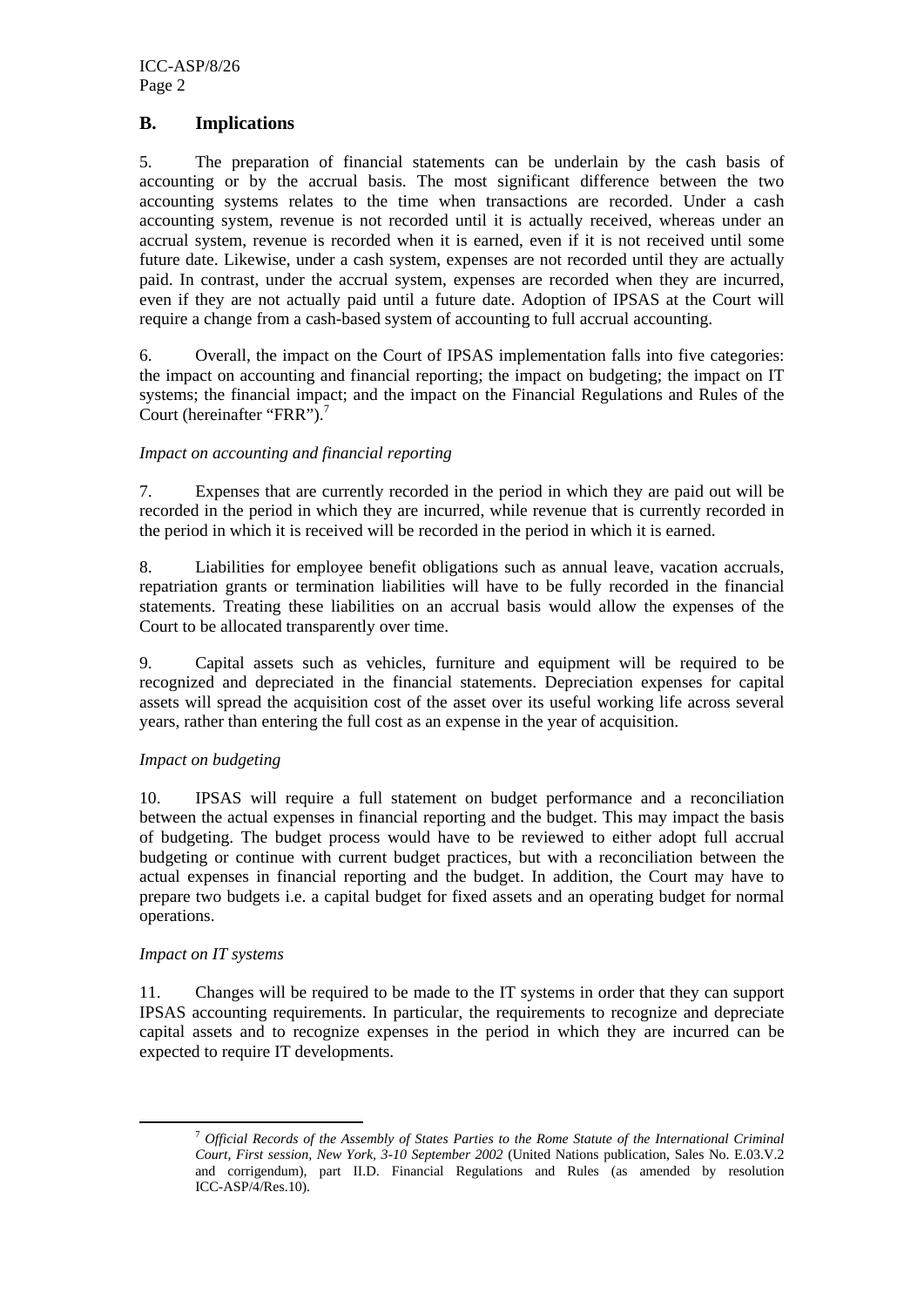#### *Financial impact*

12. In the proposed programme budget for 2009, the Court stated that implementation of IPSAS would require significant investments in future years in people, information systems, project management, communications, training and testing.<sup>8</sup>

13. IPSAS implementation involves resources required to directly support IPSAS adoption within the Court, and a much smaller amount mainly for travel to participate as an observer organization in the ongoing United Nations meetings relating to IPSAS implementation. Participation in the twice yearly meetings would be an invaluable learning experience for the Court in terms of avoiding pitfalls encountered by early adopters and participating in the ongoing discussion of technical issues and their resolution.

14. Resources required to directly support IPSAS implementation will include investments in staff training, consultant support for the resolution of accounting issues and accounting practice changes, staff costs for the assignment of a full-time project leader and support starting in mid-2010, creation of a detailed accounting manual, analysis and revision of financial rules and regulations, and IT-related expenditures for software upgrades, licences and training.

15. The Court has the advantage of a modern integrated information system SAP, which already includes some of the major IPSAS requirements such as a fixed assets module and an inventory module. However, there will be costs associated with customizing these modules for use in IPSAS implementation. Also, effort will be required for system modification of financial statements structure, charts of accounts, trial balance maintenance and testing and revision of expenditure recognition procedures within the software modules.

#### *Impact on the Financial Regulations and Rules*

16. IPSAS adoption is expected to require changes to be made to the FRR of the Court. The detailed revisions to the FRR will be reviewed with expert IPSAS consultants when funding has been approved. These revisions would then be submitted for formal approval to the Assembly through the Committee. The current IPSAS task force has conducted a preliminary review and would note the following projected changes:

a) Regulation  $4.9$  With expenditure being shown on the basis of delivery rather than legal commitment, regular budget appropriations not fully expended by the end of the year could be seen as reverting to donors in the form of surplus, even if the funds had been legally committed. In order not to disrupt or cancel work in progress, adequate regular budget funds would have to be carried forward from one year to the next for activities that had started but were not completed. However, IPSAS permits expense recognition in financial reporting to be different from the budget appropriation basis. Therefore, it is recommended that this regulation remains unchanged, and that reconciliation between budgeting and financial reporting be undertaken in the financial statements, as allowed under IPSAS  $24.10$ 

 <sup>8</sup> *Official Records of the Assembly of States Parties to the Rome Statute of the International Criminal Court, Seventh session, The Hague, 14-22 November 2008* (International Criminal Court publication, ICC-ASP/7/20), vol. II.A, para. 67.

<sup>9</sup> *Official Records of the Assembly of States Parties to the Rome Statute of the International Criminal Court, First session, New York, 3-10 September 2002* (United Nations publication, Sales No. E.03.V.2 and corrigendum), part II.D. Financial Regulations and Rules (as amended by resolution ICC-ASP/4/Res.10).

<sup>&</sup>lt;sup>10</sup> International Public Sector Accounting Standards Board. IPSAS 24: Presentation of Budget Information in Financial Statements, issued December 2006. Standard 24 requires a comparison of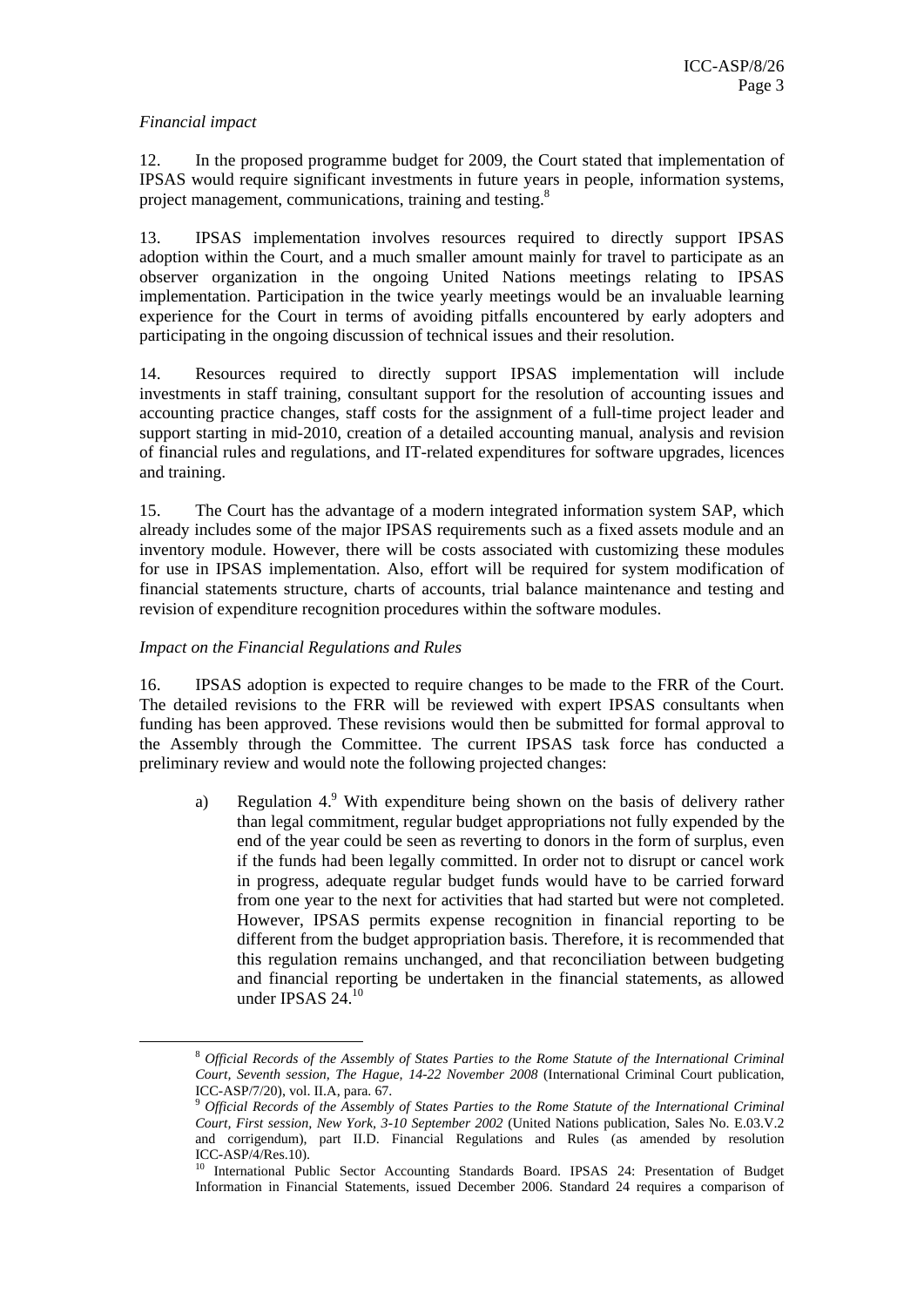- b) Regulation 10, rule  $110.20$  (b)<sup>11</sup> will be modified to take into account the fact that fixed assets will become part of the formal financial statements and, as such, will be audited by the External Auditors.
- c) Regulation 11, rule 111.2 (a)  $(iv)^{12}$  will be modified to reflect the fact that expenditures will include payments, other disbursements and accrued expenditures. Unliquidated obligations will be removed from this paragraph, as such obligations will no longer be considered expenditure under IPSAS.
- d) Regulation 11, rule 111.8 (b)  $(i)-(iii)$ .<sup>13</sup> The names of the relevant financial statements will become: (i) "statement of financial performance"; (ii) "statement of financial position"; (iii) "cash flow statement"; and a new statement will be added, entitled "statement of changes in net assets/equity".

# **C. Project Plan**

17. The Court's project team has determined that the transition to IPSAS will require a significant amount of planning and accounting process review, together with the formulation of policies and procedural guidance. These changes will require a major customization of existing SAP software and new customization for currently unused fixed assets and inventory modules. Some of the changes include the following: existing software will require customization to accommodate the recognition of expenses on the basis of goods and services delivery. The current software is configured to recognize expense when an internal purchase order has been placed rather than when goods have been delivered. New software customization will be required for the fixed assets and inventory modules of SAP. This customization effort will require significant consultant time to accurately blueprint processes, incorporate accurate processes into the software configuration, and subsequently for testing and final acceptance.

18. As recommended by the Committee at its eleventh session, $14$  the Court intends to move steadily rather than rapidly towards implementation of IPSAS. This will allow the Court to take advantage of lessons learned during implementation by other international organizations, and to prepare the Court's SAP system for change in the accounting standards.

19. Table 1 shows the planned timetable for the transition to IPSAS if funding can be approved as of the 2010 budget year for commencement of this effort.

budget amounts and the actual amounts arising from execution of the budget to be included in the financial statements of entities which are required to, or elect to, make publicly available their approval budget(s) for which they are, therefore, held publicly accountable.<br><sup>11</sup> *Official Records of the Assembly of States Parties to the Rome Statute of the International Criminal* 

*Court, First session, New York, 3-10 September 2002* (United Nations publication, Sales No. E.03.V.2 and corrigendum), part II.D. Financial Regulations and Rules (as amended by resolution ICC-ASP/4/Res.10).

 $12$  Ibid.

 $^{13}$  Ibid.

<sup>14</sup> *Official Records of the Assembly of States Parties to the Rome Statute of the International Criminal Court, Seventh session, The Hague, 14-22 November 2008* (International Criminal Court publication, ICC-ASP/7/20), vol. II.B.2, para. 18.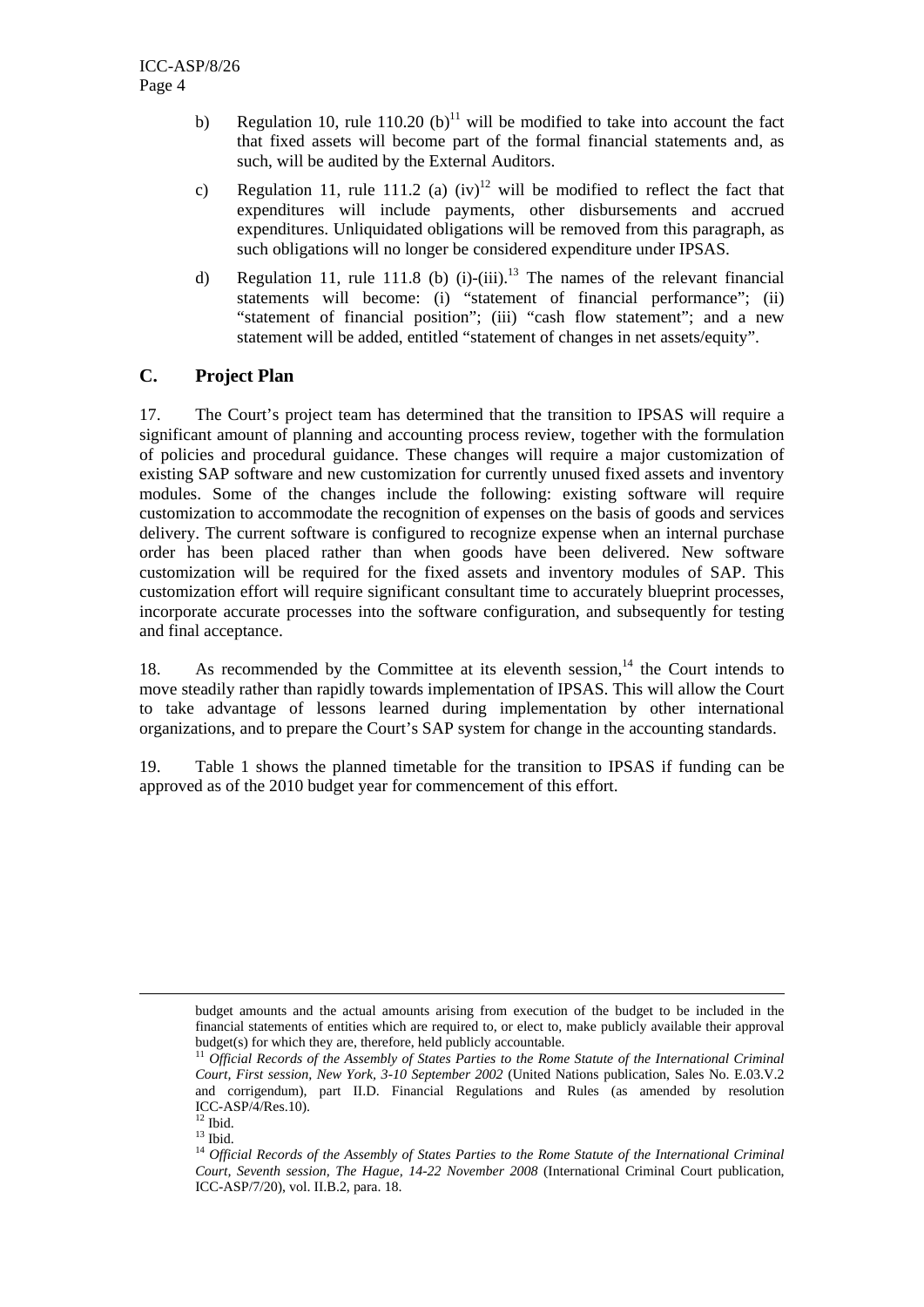### **Table 1: Timeline for transition to IPSAS**

| <b>TASK</b>                                                                                                                                                                                          | 2009 | 2010 | 2011 | 2012 | 2013 | 2014 |
|------------------------------------------------------------------------------------------------------------------------------------------------------------------------------------------------------|------|------|------|------|------|------|
| IPSAS task force established.                                                                                                                                                                        |      |      |      |      |      |      |
| Project plan prepared.                                                                                                                                                                               |      |      |      |      |      |      |
| IPSAS training conducted for key IPSAS participants<br>(Budget & Finance, Procurement, Internal Audit, IT).                                                                                          |      |      |      |      |      |      |
| Budget estimate for launching project in 2010 prepared.                                                                                                                                              |      |      |      |      |      |      |
| IPSAS Task Force blueprints all accounting process changes<br>for subsequent review with IPSAS consultants and later<br>implementation by SAP consultants.                                           |      |      |      |      |      |      |
| IPSAS expert consultants to review and revise process<br>blueprints and assist with accounting manual preparation.<br>Work will include detailed analysis of IPSAS impact on the<br>Court.           |      |      |      |      |      |      |
| Prepare "mock" financial statements based on IPSAS.                                                                                                                                                  |      |      |      |      |      |      |
| SAP-IPSAS consultants in cooperation with procurement,<br>IT and accounting staff to customize fixed assets and<br>inventory modules.                                                                |      |      |      |      |      |      |
| Financial consultant to review accounting for employee<br>benefits to ensure IPSAS compliance.                                                                                                       |      |      |      |      |      |      |
| SAP-IPSAS consultants in cooperation with procurement,<br>IT and accounting staff to customize existing procurement<br>and accounting modules to incorporate full accrual<br>accounting.             |      |      |      |      |      |      |
| Attend meetings of United Nations implementing bodies to<br>keep abreast of lessons learned.                                                                                                         |      |      |      |      |      |      |
| Prepare capital assets and inventory detailed implementation<br>plan.                                                                                                                                |      |      |      |      |      |      |
| Address budget effects to include capital budget, operating<br>budget issues and need to either use a common basis of<br>accounting between budget and financial statements or<br>reconcile them.    |      |      |      |      |      |      |
| Finalize FRR changes required and submit to Committee at<br>its April session for approval.                                                                                                          |      |      |      |      |      |      |
| Begin implementation in a phased approach by starting full<br>accrual accounting in the procurement of goods and<br>services.                                                                        |      |      |      |      |      |      |
| Complete development, testing and evaluation of new<br>processes, policies, manuals and other procedural guidance.                                                                                   |      |      |      |      |      |      |
| Review and decide on final new budget procedures: either<br>full accrual or continue on modified accrual (near cash)<br>basis.                                                                       |      |      |      |      |      |      |
| Implementation of new accounting policies and procedures<br>to include adding fixed assets, depreciation, inventory,<br>vacation accruals and after-service benefits to the financial<br>statements. |      |      |      |      |      |      |
| Implement new budget procedures determined in 2012-<br>2013.                                                                                                                                         |      |      |      |      |      |      |
| Go live in all aspects of IPSAS.                                                                                                                                                                     |      |      |      |      |      |      |
| Produce IPSAS-compliant financial statements for 2014<br>financial year.                                                                                                                             |      |      |      |      |      |      |